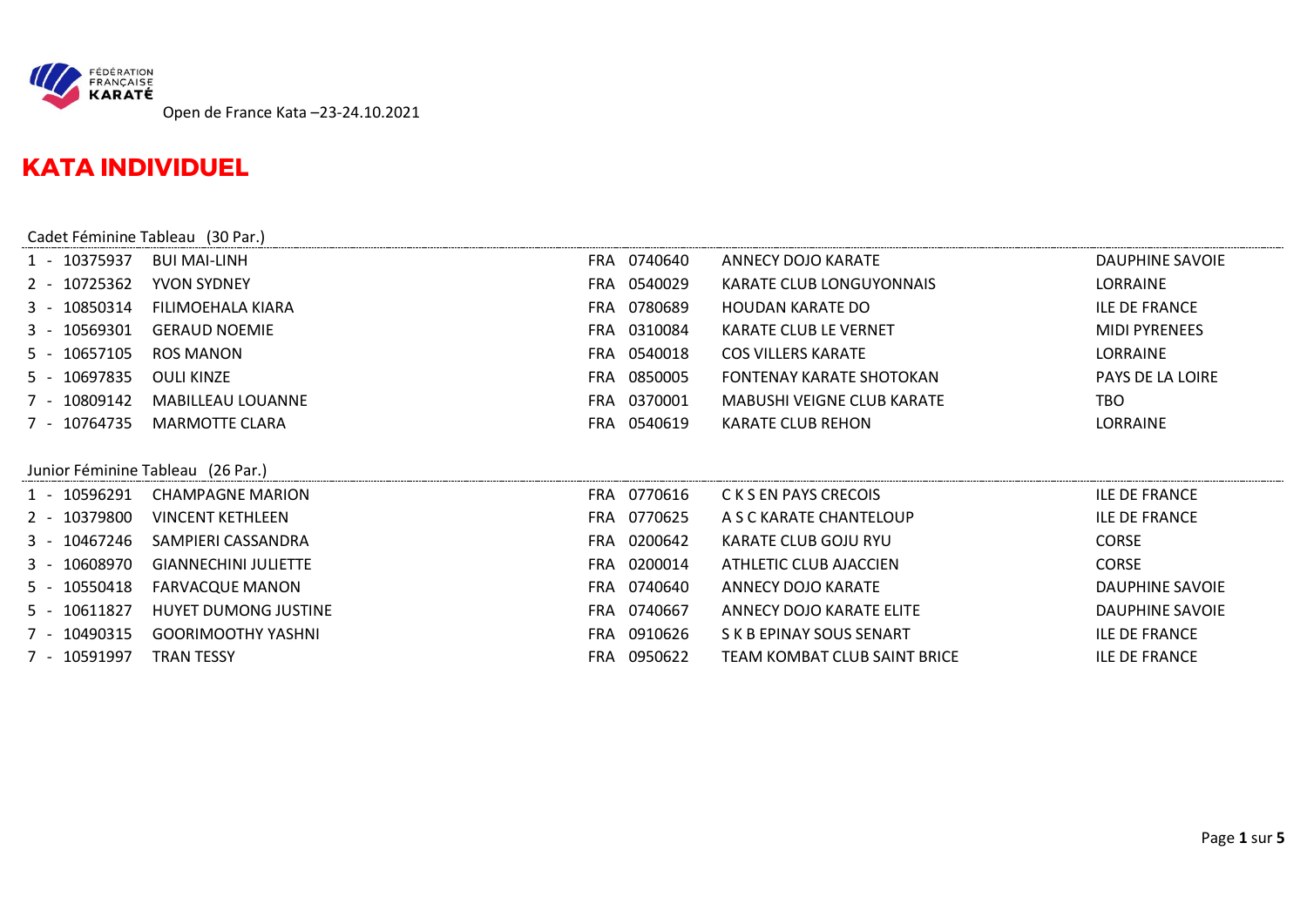

|                   | Minime Féminine Tableau (38 Par.) |             |                                         |                        |
|-------------------|-----------------------------------|-------------|-----------------------------------------|------------------------|
| 1 - 10965247      | <b>ORDONEZ INES</b>               | FRA 0920704 | INSTITUT DE GOJURYU KENKYUKAI DE FRANCE | <b>ILE DE FRANCE</b>   |
| 2 - 10772306      | <b>VORATOVIC ILIANA</b>           | FRA 0910626 | S K B EPINAY SOUS SENART                | <b>ILE DE FRANCE</b>   |
| 10888776          | MOSTEFA-SBA SARAH                 | FRA 0540619 | KARATE CLUB REHON                       | LORRAINE               |
| 10892406<br>$3 -$ | <b>DESPUJOL AURORE</b>            | FRA 0920704 | INSTITUT DE GOJURYU KENKYUKAI DE FRANCE | <b>ILE DE FRANCE</b>   |
| 10636855<br>$5 -$ | D'ANDREA OCEANE                   | FRA 0780689 | <b>HOUDAN KARATE DO</b>                 | <b>ILE DE FRANCE</b>   |
| 10802851<br>$5 -$ | <b>MINOT MAYLINE</b>              | FRA 0840649 | PHOENIX KARATE CLUB                     | <b>PROVENCE</b>        |
| 7 - 11017641      | <b>CHAMKHIA SOUAD</b>             | FRA 0910061 | <b>ENTENTE SPORTIVE DE MASSY</b>        | <b>ILE DE FRANCE</b>   |
| 7 - 10911197      | <b>BERTAU LEFEVRE SHIRLEY</b>     | FRA 0770616 | C K S EN PAYS CRECOIS                   | <b>ILE DE FRANCE</b>   |
|                   |                                   |             |                                         |                        |
|                   | Senior Féminine Tableau (25 Par.) |             |                                         |                        |
| 1 - 10168821      | TAILY HELVETIA                    | FRA 0910626 | S K B EPINAY SOUS SENART                | <b>ILE DE FRANCE</b>   |
| 2 - 10093511      | <b>FRIEH LOUISE</b>               | FRA 0680618 | KARATE CLUB HORBOURG WIHR               | <b>ALSACE</b>          |
| 3 - 10300881      | <b>SEVERAN LEA</b>                | FRA 0060859 | SHIN GI TAI                             | COTE D AZUR            |
| 3 - 09260635      | <b>BUI MARIE</b>                  | FRA 0740640 | <b>ANNECY DOJO KARATE</b>               | <b>DAUPHINE SAVOIE</b> |
| 5 - 10241918      | SANCHEZ EMMA                      | FRA 0740640 | <b>ANNECY DOJO KARATE</b>               | <b>DAUPHINE SAVOIE</b> |
| 5 - 10794505      | <b>MORIN CHIARA</b>               | FRA 0330106 | <b>DOJO LANTONNAIS</b>                  | AQUITAINE              |
| 7 - 09573780      | <b>BUI LILA</b>                   | FRA 0740640 | <b>ANNECY DOJO KARATE</b>               | DAUPHINE SAVOIE        |
| 7 - 10527695      | <b>TOPIN ANAELLE</b>              | FRA 0750022 | SPORTING INTERN K C                     | <b>ILE DE FRANCE</b>   |
|                   |                                   |             |                                         |                        |
|                   | Cadet Masculin Tableau (36 Par.)  |             |                                         |                        |
| 1 - 10811308      | <b>NOUR MAURIS LORICK</b>         | FRA 0700002 | KARATE CLUB DE LURE                     | <b>FRANCHE COMTE</b>   |
| 2 - 10740728      | PELTIER TOM                       | FRA 0370001 | <b>MABUSHI VEIGNE CLUB KARATE</b>       | <b>TBO</b>             |
| 3 - 10467055      | <b>CHAMPAGNE MARIN</b>            | FRA 0770616 | C K S EN PAYS CRECOIS                   | <b>ILE DE FRANCE</b>   |
| 3 - 10641934      | <b>CAM THOMMY</b>                 | FRA 0910626 | S K B EPINAY SOUS SENART                | <b>ILE DE FRANCE</b>   |
|                   |                                   |             | ASSOCIATION AMICALE SPORTIVE SARCELLES  |                        |
| 5 - 10803102      | NGUYEN NOE                        | FRA 0950034 | KARATE                                  | <b>ILE DE FRANCE</b>   |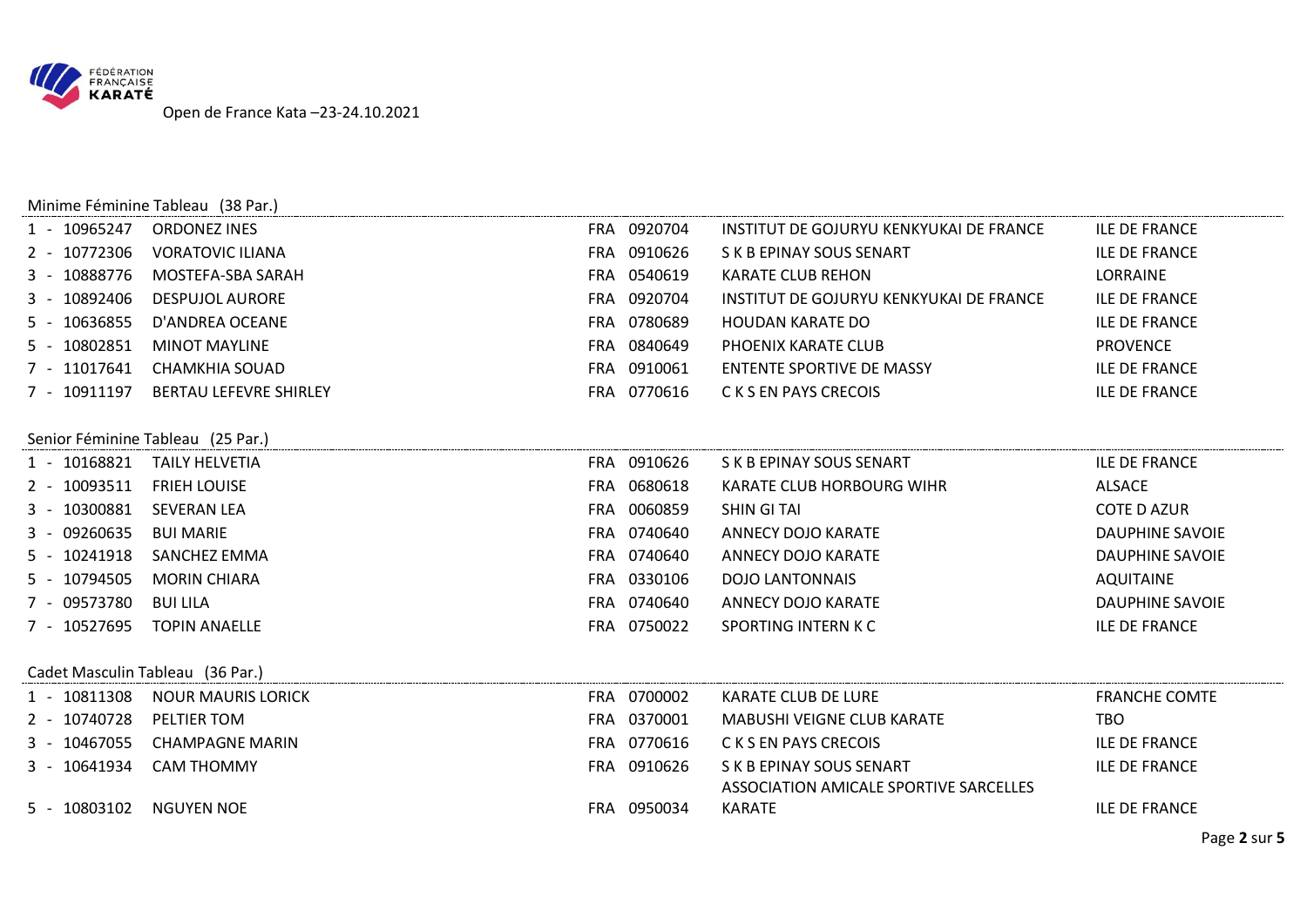

Open de France Kata –23-24.10.2021

| 10940184 | ATTIA WASSIM          | FRA 0300683 | SHOTOKAN KARATE DO GRAND COMBIEN | LANGUEDOC ROUSSILLON |
|----------|-----------------------|-------------|----------------------------------|----------------------|
| 10807056 | DANDOY GABRIEL        | FRA 0590061 | MAWASHI KARATE CLUB DE CAMBRAI   | NORD PAS DE CALAIS   |
| 10824800 | ROSSI KOZLOWSKI ISAAK | FRA 0770616 | C K S EN PAYS CRECOIS            | <b>ILE DE FRANCE</b> |

Junior Masculin Tableau (25 Par.)

|              | Junior Masculin Tableau (25 Par.) |     |             |                                                                 |                      |
|--------------|-----------------------------------|-----|-------------|-----------------------------------------------------------------|----------------------|
|              |                                   |     |             | ASSOCIATION AMICALE SPORTIVE SARCELLES                          |                      |
| 1 - 10474106 | <b>HOFFMANN LUCAS</b>             |     | FRA 0950034 | KARATE                                                          | <b>ILE DE FRANCE</b> |
| 2 - 10532618 | WANG DYLAN                        |     | FRA 0540018 | <b>COS VILLERS KARATE</b>                                       | LORRAINE             |
| 3 - 10564035 | CHAFFORT LUCAS                    |     | FRA 0200014 | ATHLETIC CLUB AJACCIEN                                          | <b>CORSE</b>         |
| 3 - 10385260 | DONSE TEO                         |     | FRA 0770616 | C K S EN PAYS CRECOIS<br>ASSOCIATION AMICALE SPORTIVE SARCELLES | <b>ILE DE FRANCE</b> |
| 5 - 10554222 | <b>GREGOIRE LIAM</b>              |     | FRA 0950034 | KARATE                                                          | <b>ILE DE FRANCE</b> |
| 5 - 10591788 | HANSALI ADAM                      | FRA | 0830680     | SAMOURAI TOULON VAR KARATE                                      | COTE D AZUR          |
| 7 - 10512011 | BOMPAS JANHAEL                    |     | FRA 0780689 | HOUDAN KARATE DO                                                | <b>ILE DE FRANCE</b> |
| 7 - 10721711 | DANG THIERRY                      | FRA | 0690041     | JUDO CLUB LYON VILLEURBANNE                                     | LYONNAIS             |

Minime Masculin Tableau (44 Par.)

|              |                         |            |         | ASSOCIATION AMICALE SPORTIVE SARCELLES  |                      |
|--------------|-------------------------|------------|---------|-----------------------------------------|----------------------|
| 1 - 10973425 | RAMDANI MOHAMMED HAROUN | FRA.       | 0950034 | KARATE                                  | <b>ILE DE FRANCE</b> |
| 2 - 10813556 | BARTH MAXIME            | FRA.       | 0060748 | AZUR SPORTS CANNES KARATE               | COTE D AZUR          |
| 3 - 10842566 | MBAREK ADAM             | FRA        | 0310029 | BALMA SAINT EXUPERY 31                  | <b>MIDI PYRENEES</b> |
| 3 - 10643446 | ADJANONHOUN IHSANE      | FRA.       | 0950622 | TEAM KOMBAT CLUB SAINT BRICE            | <b>ILE DE FRANCE</b> |
| 5 - 10962895 | GUETARI MOHAMED         | <b>FRA</b> | 0940026 | CLUB BUDOKAN THIAIS                     | <b>ILE DE FRANCE</b> |
| 5 - 10983656 | HUYET DUMONG THOMAS     | <b>FRA</b> | 0740667 | ANNECY DOJO KARATE ELITE                | DAUPHINE SAVOIE      |
| 7 - 10910130 | PHOMMAVONG GABRIEL      | <b>FRA</b> | 0700002 | KARATE CLUB DE LURE                     | <b>FRANCHE COMTE</b> |
| 7 - 10806499 | PERINI CAMIL            | <b>FRA</b> | 0920704 | INSTITUT DE GOJURYU KENKYUKAI DE FRANCE | <b>ILE DE FRANCE</b> |

Senior Masculin Tableau (43 Par.)

|                          | <b>JAN FRANCK</b><br>시ピ | FRA | 0910626 | $\mathsf{NAR}^\intercal$<br>' R FPINAY<br>эĸ | FRANCI |
|--------------------------|-------------------------|-----|---------|----------------------------------------------|--------|
| -01<br>- 130<br><u>.</u> | . FΔRIFN ⊺<br>™RAI      | FRA | 0930080 | $\sim$<br>$\mathcal{V}$<br>ם יו              | ΒANC⊦  |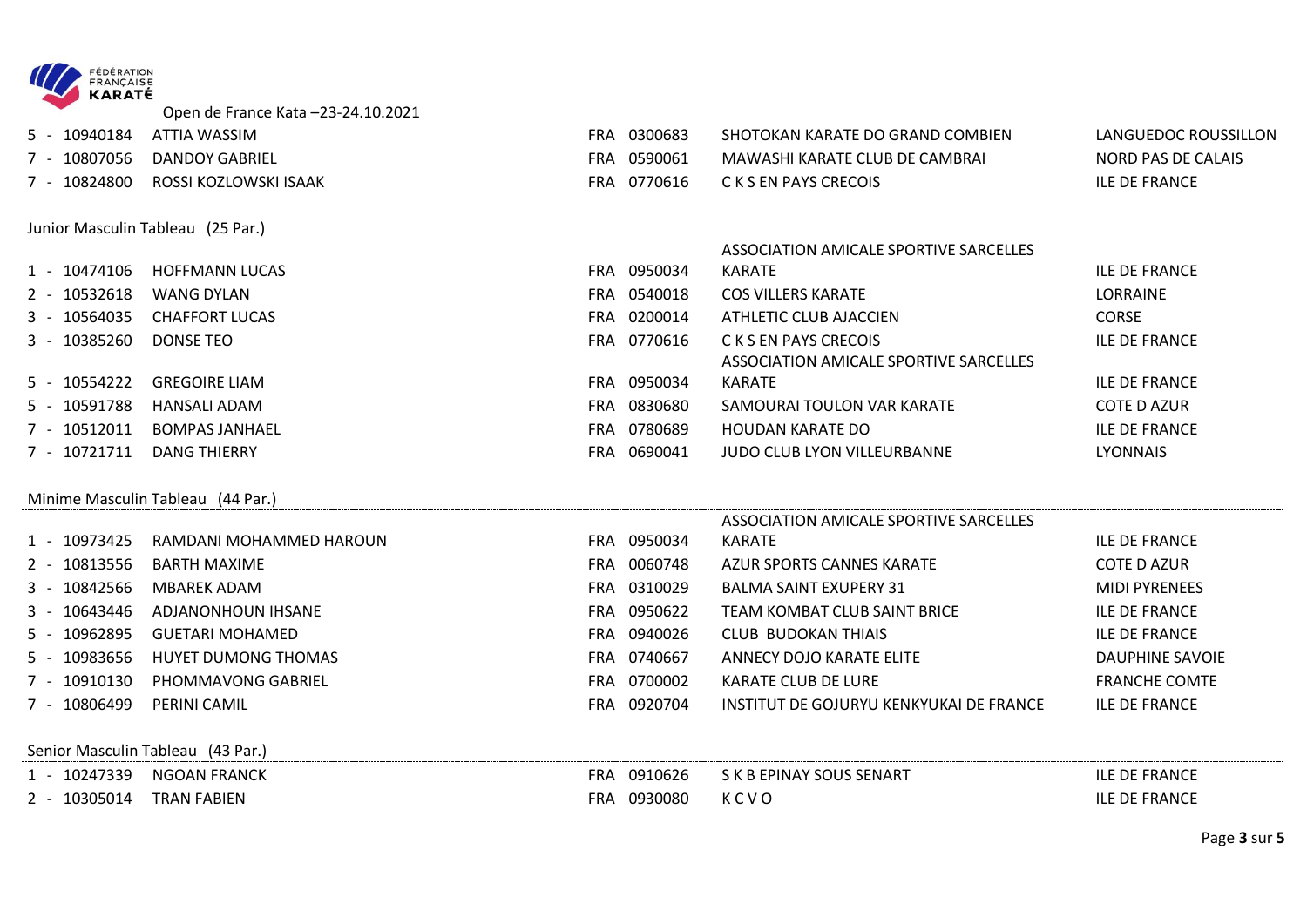

Open de France Kata –23-24.10.2021

| 3 - 09262313      | MONTARELLO ENZO       | FRA.  | 0130243     | KARATE CLUB LE RONIN       | <b>PROVENCE</b>      |
|-------------------|-----------------------|-------|-------------|----------------------------|----------------------|
| 3 - 10235013      | <b>POISSON ROMAIN</b> | FRA   | 0910626     | S K B EPINAY SOUS SENART   | <b>ILE DE FRANCE</b> |
| 5 - 10112128      | NGOAN PUTHARAVORN     |       | FRA 0910626 | S K B EPINAY SOUS SENART   | <b>ILE DE FRANCE</b> |
| 5 - 10313902      | NOEL ARTHUR           |       | FRA 0540062 | KARATE DO LONGWY           | LORRAINE             |
| 10639668<br>$7 -$ | ASSEMAT REMI          |       | FRA 0540062 | KARATE DO LONGWY           | LORRAINE             |
| 7 - 10192668      | COUTIERE GAETAN       | FRA . | 0370001     | MABUSHI VEIGNE CLUB KARATE | TBO                  |

## **KATA EQUIPES**

Cadets-Juniors Féminine Tableau (4 Par.)

| $1 -$ | [1] 0740640 ANNECY DOJO KARATE             |                | FRA 0740640 | ANNECY DOJO KARATE              | DAUPHINE SAVOIE        |
|-------|--------------------------------------------|----------------|-------------|---------------------------------|------------------------|
| $2 -$ | [1] 0740667 ANNECY DOJO KARATE ELITE       |                | FRA 0740667 | ANNECY DOJO KARATE ELITE        | DAUPHINE SAVOIE        |
| $3 -$ | [1] 0750780 SEIBUKAN PARIS 12              | FRA            | 0750780     | SEIBUKAN PARIS 12               | <b>ILE DE FRANCE</b>   |
| $3 -$ | [1] 0850005 FONTENAY KARATE SHOTOKAN       | FRA            | 0850005     | <b>FONTENAY KARATE SHOTOKAN</b> | PAYS DE LA LOIRE       |
|       | Seniors Féminine Tableau (4 Par.)          |                |             |                                 |                        |
| $1 -$ | [1] 0740640 ANNECY DOJO KARATE             |                | FRA 0740640 | ANNECY DOJO KARATE              | DAUPHINE SAVOIE        |
| $2 -$ | [1] 0380676 KARATE CLUB DE CRAS            |                | FRA 0380676 | KARATE CLUB DE CRAS             | <b>DAUPHINE SAVOIE</b> |
| $3 -$ | [1] 998 7502 ES SIK PARIS                  | <b>FRA</b>     | 998         | 7502 ES SIK PARIS               | <b>ILE DE FRANCE</b>   |
| $3 -$ | [1] 0010606 ELITE KARATE CLUB              | FRA            | 0010606     | ELITE KARATE CLUB               | <b>LYONNAIS</b>        |
|       | Cadets-Juniors Masculin Tableau (11 Par.)  |                |             |                                 |                        |
| $1 -$ | [1] 998 7706 ES CKS-BOISSY                 | <b>FRA 998</b> |             | 7706 ES CKS-BOISSY              | <b>ILE DE FRANCE</b>   |
| $2 -$ | [1] 0690041 JUDO CLUB LYON VILLEURBANNE    | FRA            | 0690041     | JUDO CLUB LYON VILLEURBANNE     | <b>LYONNAIS</b>        |
| $3 -$ | [1] 0850005 FONTENAY KARATE SHOTOKAN       | FRA            | 0850005     | <b>FONTENAY KARATE SHOTOKAN</b> | PAYS DE LA LOIRE       |
| $3 -$ | [1] 0770638 KARATE DO ST GERMAIN SUR MORIN | FRA            | 0770638     | KARATE DO ST GERMAIN SUR MORIN  | <b>ILE DE FRANCE</b>   |
| $5 -$ | [1] 0360602 UNION SPORTIVE POINCONNET KARA |                | FRA 0360602 | UNION SPORTIVE POINCONNET KARA  | TBO.                   |
| $5 -$ | [1] 0740640 ANNECY DOJO KARATE             | FRA            | 0740640     | ANNECY DOJO KARATE              | <b>DAUPHINE SAVOIE</b> |
| $7 -$ | [1] 0830063 KARATE CLUB GARDEEN            |                | FRA 0830063 | <b>KARATE CLUB GARDEEN</b>      | <b>COTE D AZUR</b>     |